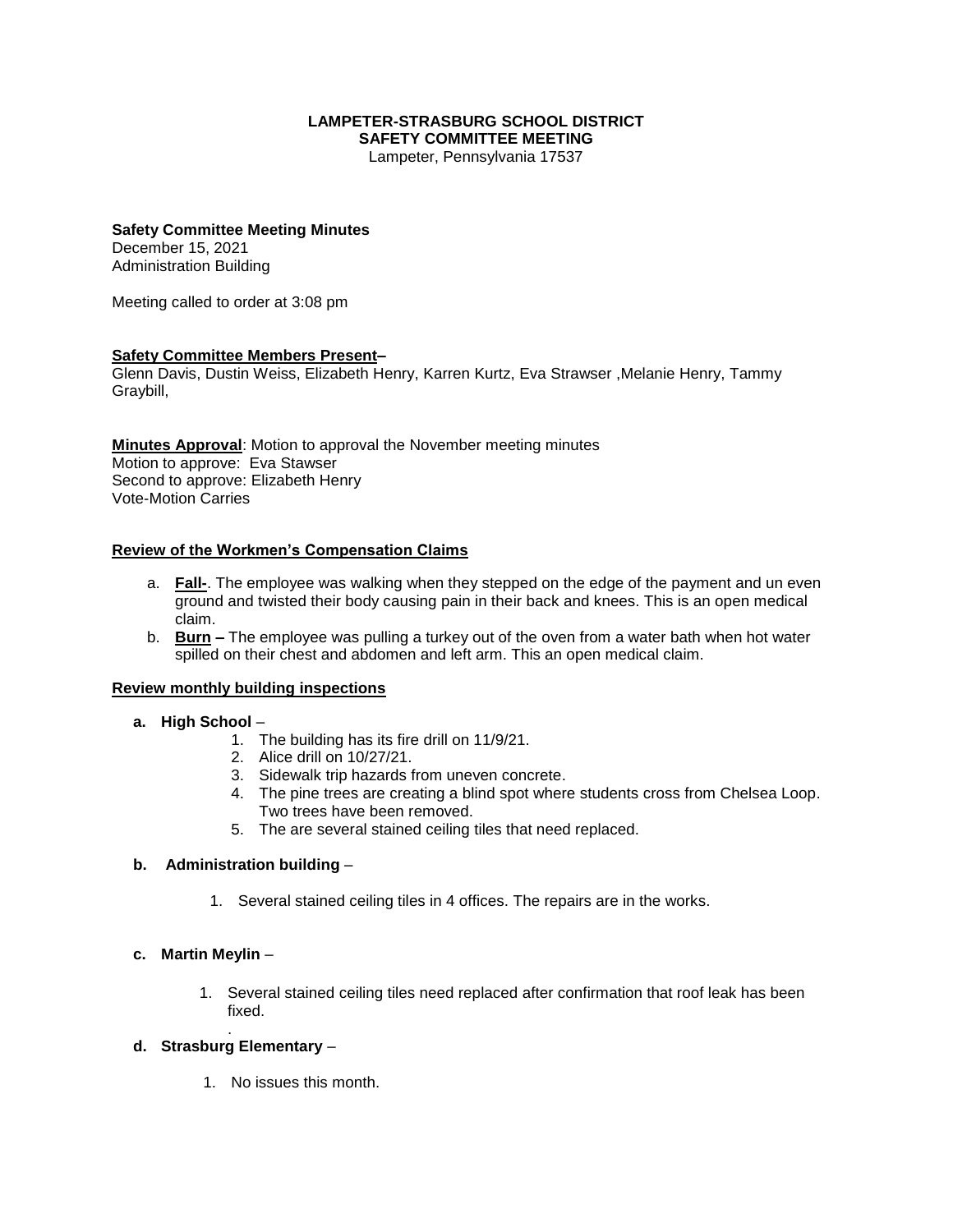## **e. Lampeter Elementary –**

- 1. Ceiling tile out in the copy room.
- 2. Gas cylinders have no caps but are locked inside a flammable cabinet.
- 3. The red pod steps to grass area is un even.

# **f. Hans Herr –**

- 1. Stained ceiling tiles need replaced.
- 2. Walls need sealed to keep the rain out.
- 3. 11/9/21 Evacuation drill.
- 4. 11/16/21 Alice drill.
- 5. Sidewalk outside gym entry is raised and is a tripping hazard.

## **g. Maintenance building –**

1. No issues this month.

# **h. Grounds –**

- 1. Several storm inlets need cleaned off.
- 2. Storm water basin below the stadium needs all the dead trees removed from the basin.

# **l. Field houses** –

1. No issues this month

### **J. HH and LE Playground inspections -**

- 1. Tightened some loose screws on equipment.
- 2. Racked out mulch at LE.
- 3. Rubber is cracking under the large swing at HH.
- 4. Cleaned up trash at HH area.

# **Items from the Committee**

- 1. Safety Buck issued to Dr. Feeney helping Karren replace a smoke detector on a Saturday after the alarm went off.
- 2. The is a loose bleacher in the stadium that needs fixed.

# **Next Meeting – January 19, 2022 at 3pm in the Admin Board room**

# **Motion to adjournment**